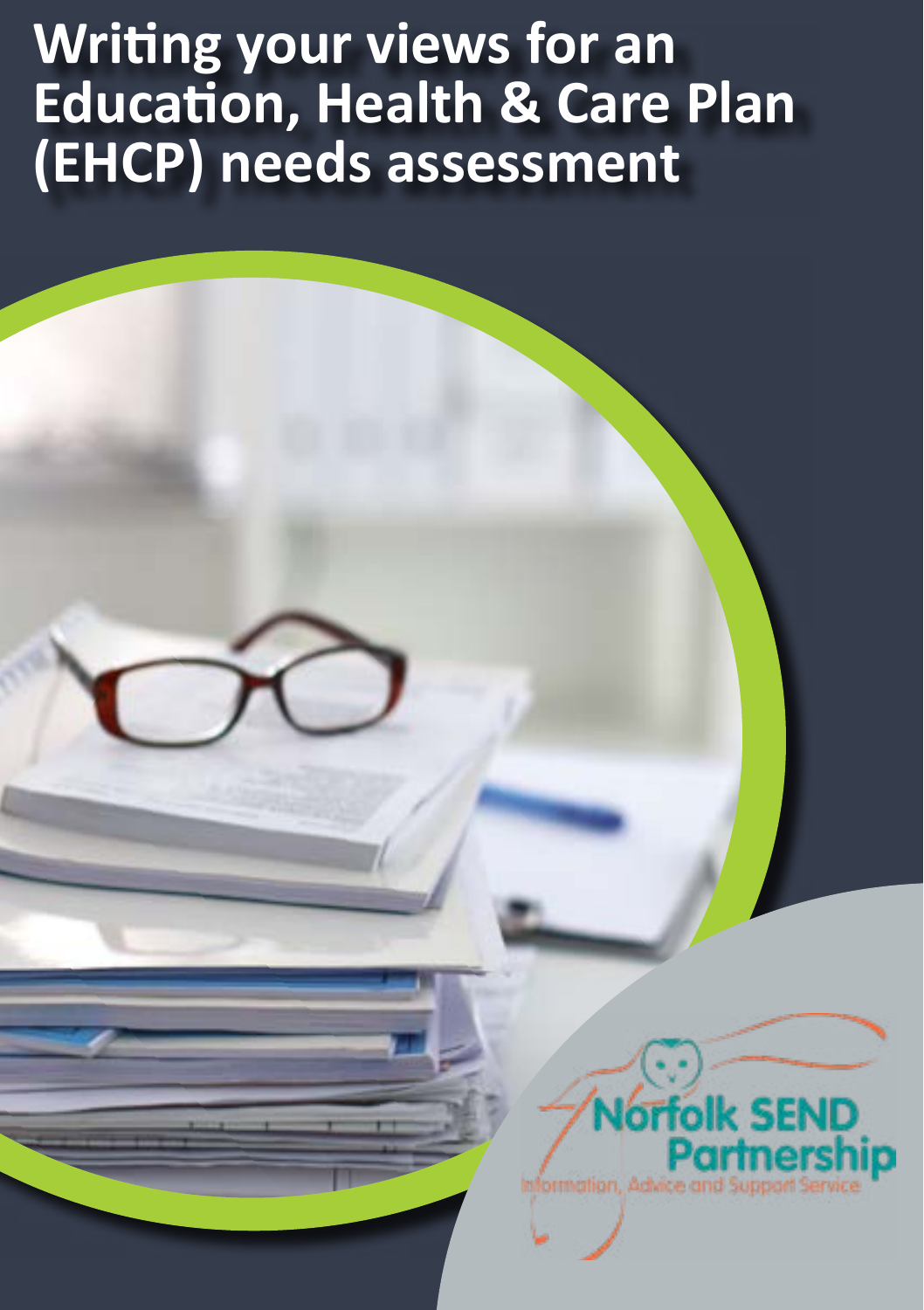For some children and young people (YP) with Special Educational Needs (SEN), the support they receive at nursery/ school/college (SEN support) may not be enough and your child/YP may not make expected progress.

It may then be necessary to request a 'Needs Assessment' which may lead to an Education, Health and Care Plan (EHCP).

The views of parents/carers, children and YP are very important and will be included in the final EHCP. It is useful to focus on areas that educational settings or other professionals writing reports may not be aware of.

You can start by making a bullet point list of things as you think of them, this will give you a start for when you complete your views, wishes and aspirations. Remember that as parents/carers you can get used to your child/YP's traits/ quirks and make adjustments within your home/family, please remember to include these in your views.

This booklet is to be used as a guide; each child/YP will be different. It should be read in conjunction with booklet 'Needs Assessment for Education, Health and Care Plan'.

If you are requesting the Needs Assessment to consider if an EHCP is necessary, it is useful to include details about your child or YP such as:

- Their date of birth
- Early years setting/school/college she/he attends
- Names of any professionals who have already been involved with your child/YP
- Copies of any relevant reports
- An example of your child/YP's work
- Your child/YP's views
- Copies of any exclusion letters
- Why do you think your child/YP needs to be assessed?
- What is happening at school now?
- What support is in place at school?

You will always be asked your views when an EHCP has been requested. You will asked to fill in a form from the Local Authority, below are some things you may wish to tell them. Not all of them will be relevant to your child/YP:



### **History**

- What do you remember about their early or school years that might be useful?
- Were you happy about progress at the time?
- When did you first feel things were not right?
- What happened?
- What advice or help did you receive?
- What has happened since then?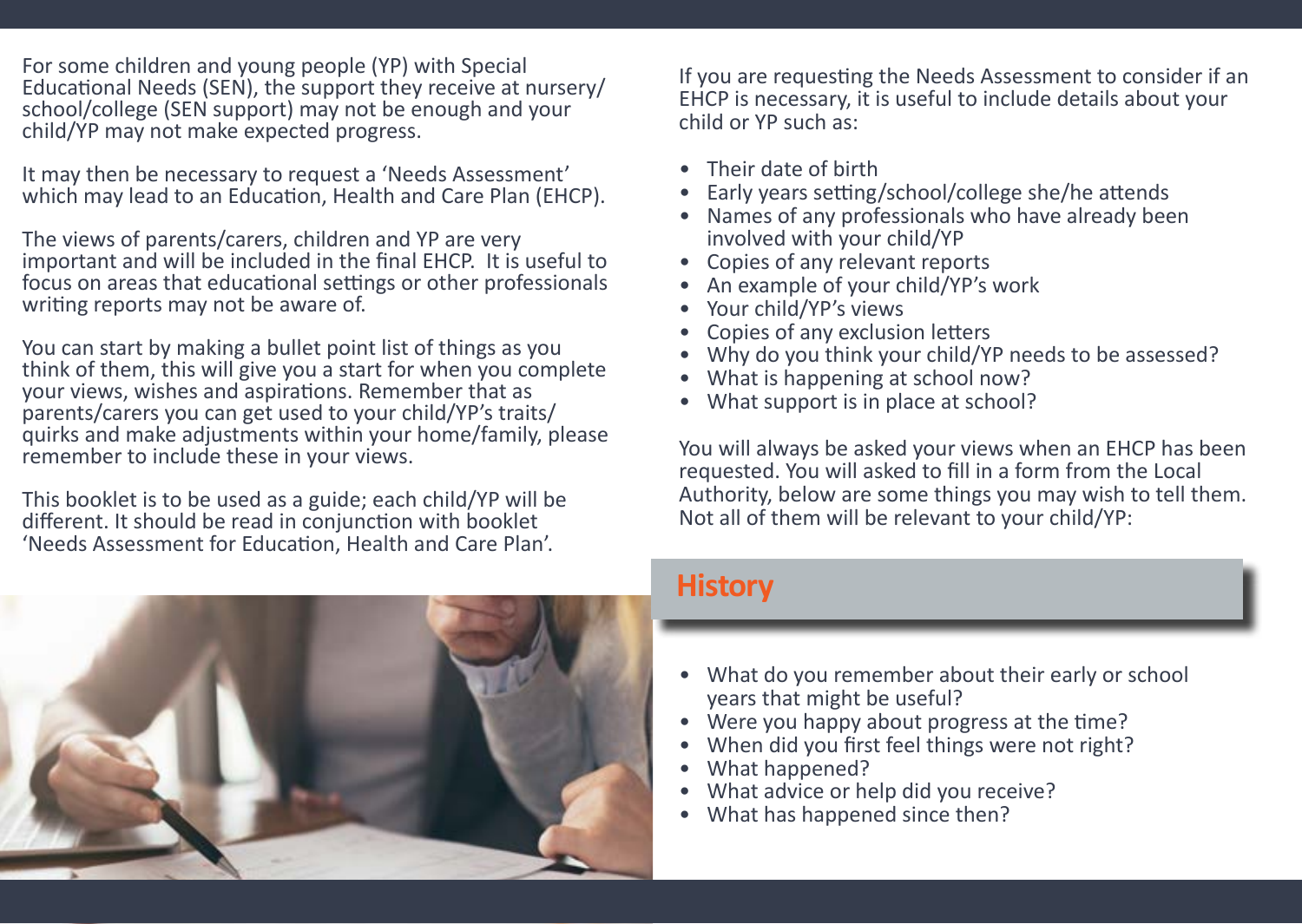### **Education**

- Progress, or lack of progress, made over the last year
- What has pleased you educationally and also any concerns?
- Has the school had any professionals in to assess your child/YP? e.g. Educational Psychologist
- Relationships at school with other children and young people, teachers/tutors and teaching assistants.
- Progress with reading, writing, numbers, other subjects and activities at school
- How the nursery, school, college has helped your child/YP.
- Have you been asked to help with their education, such as hearing them read or do a project?
- If your child/YP does not get the appropriate support what are the consequences?
- What does your child/YP find easy or difficult?



# **Activities outside education**

- Belonging to clubs
- Sporting activities
- Does your child/YP have any extra help/provision to enable him/her to fully take part in these activities?
- Are they happy to go out alone (if appropriate)?

# **Health including emotional, social and mental health**

- Any diagnoses your child/YP has
- Independence, what can they do for themselves? e.g. dressing, crossing the road, homework
- Do they have a sense of danger?
- Eating and sleeping habits
- General fitness, and absences from school
- Serious illnesses/accidents or periods in hospital
- If your child/YP has a disability, mental health difficulties or medical condition, how do these affect him/her at home or at school?
- Any medicine or special diet?
- General alertness, tiredness, signs and effects of any medication used.
- Does your child/YP's health impact on their education? If so, how?
- Does your child/YP have any sensory needs?

## **Relationships at home**

- With parents, brothers and sisters, with friends and other relations both inside and outside of the home.
- Does your child/ YP make friends easily?
- Moods: good and bad, sulking, temper tantrums, affectionate

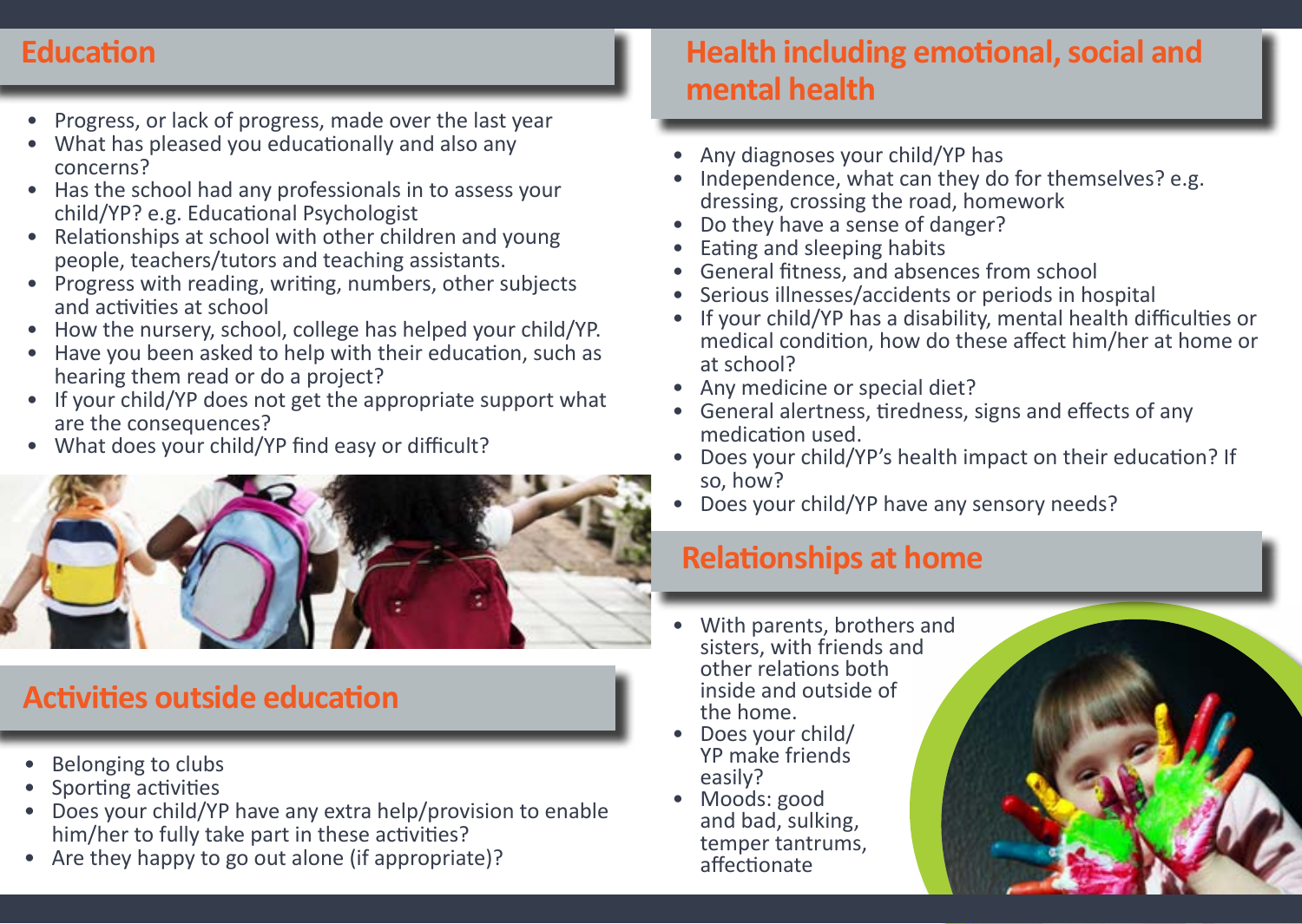#### **Behaviour at home**

• Does your child/YP co-operate, share, listen to, and carry out requests, help in the house, offer help, fit in with family routine and rules

## **Relationships and behaviour at school**

- Does your child/YP have any support at school with their behaviour?
- Are there things that have worked well at home or at school?
- Has the school asked your child/YP to go home early?
- Has your child/YP been on a reduced timetable?
- Has your child/YP been excluded?

#### **Social Care**

This is wider than education support from social services it may include other areas such as short breaks, assistance at home or traveling.

- Has social care been involved with your child/YP?
- What additional support has been put in place?
- Has there been support for the family which has helped your child/YP in education?
- Do you have a social care budget? If so what does it provide?
- What additional services do you feel could help?
- Have you worked with Early Support or the Family Support Process? If so, has this helped and how?

## **Your general views**

- What do you think your child/YP needs support with at nursery, school or college? How do you think this can best be given?
- How do you compare your child/YP with others of the same age?
- What is your child/YP good at or what does he or she enjoy doing?
- What do they worry about?
- Is he or she aware of their difficulties?
- What are your worries and concerns?
- Are there any other professionals who you feel need to assess your child/YP and why?
- What does your child/YP want to do in the future (their aspirations)?

These are just some ideas, please write what is appropriate in your particular circumstances.

# **How can we help?**

You can contact us at Norfolk SEND Partnership for further advice and for support in completing any forms.

#### **All forms need to be returned to:**

Norfolk County Council - SEN Operational Support Team Professional Development Centre - Room 16 144 Woodside Road Norwich, NR7 9QL